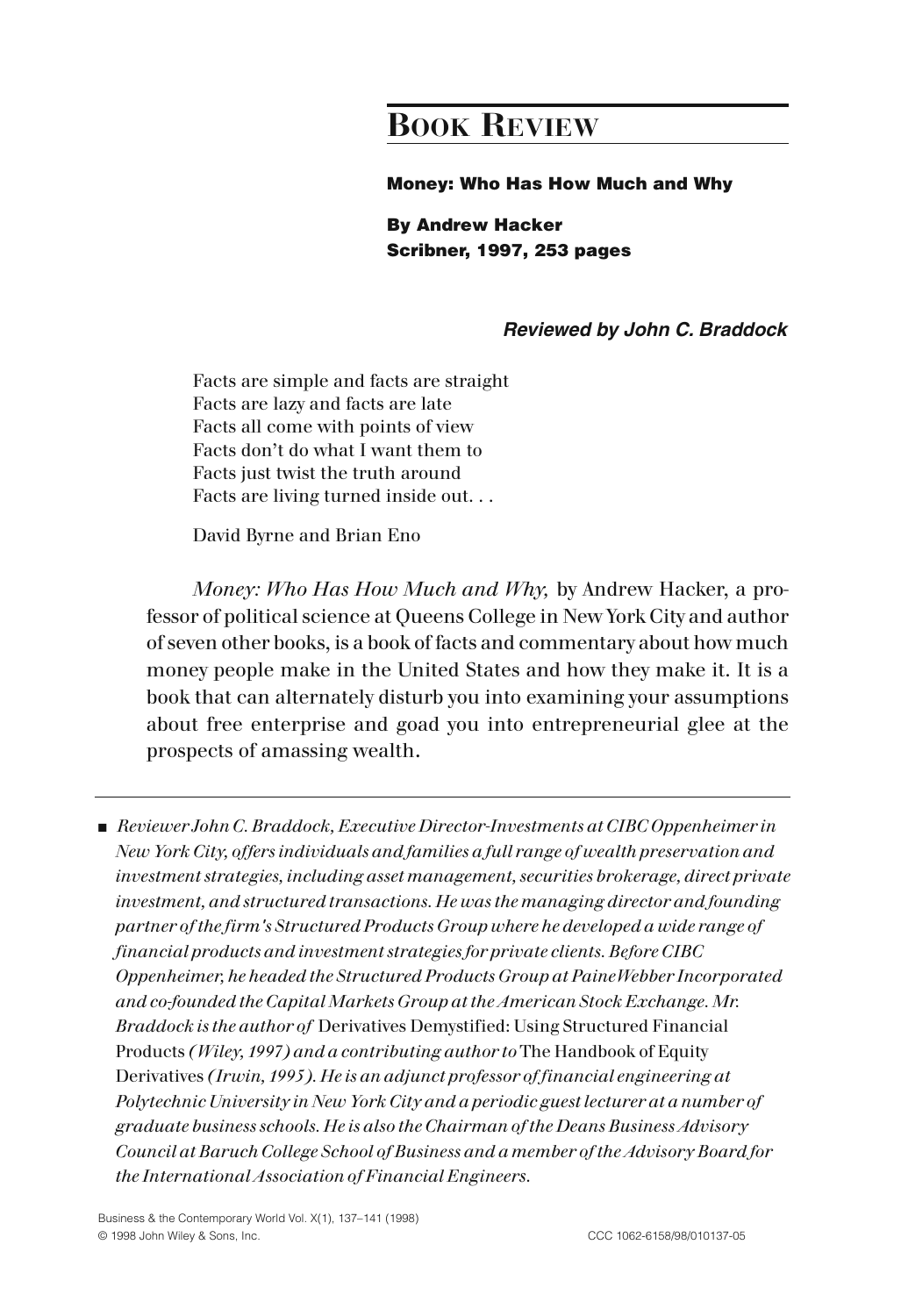Based on data gleaned from annual Census Bureau surveys and other publicly available information, and computed in constant 1995 dollars, Mr. Hacker shines the glaring light of statistics on what appears to be a trend of declining economic welfare among a significant portion of the U.S. population. A rising tide may lift all boats, but Mr. Hacker leaves us with the view that, economically speaking, there are quite a few boats in the United States with water sloshing around in their hulls. From 1975 to 1995, the average per household income in the United States increased from \$37,365 to \$44,938, and all segments of the U.S. population enjoyed absolute increases in income over that 20-year period. The top fifth of the population, however, appears to have been the only segment whose *share* of all income actually increased, growing from 43% of total U.S. income in 1975 to almost 50% in 1995. Indeed, the richest 5% of all Americans in the United States saw their share of total income more than double over the past 20 years. The number of tax returns filed in the United States with incomes of \$1 million or more increased by more than 400% from 1979 to 1994. It is likely that the number of such incomes has continued to increase since 1994, given the effects of the dramatic U.S. economic expansion that has pushed many middle class Americans into the upper class. These statistics show that many people are getting ahead in the United States and that capitalism as a social and economic construct is successful, a conclusion Mr. Hacker draws us away from. He paints a darker, more Hobbesian picture of our society. He characterizes the top 20% of U.S. income winners as those who suck money from the pockets of the little guys. They benefit at the expense of the other 80% of U.S. households, as illustrated by the information in Table 1.

A number of disturbing trends are illuminated by Mr. Hacker's work. For example, in 1995, although the *average* annual household income in the United States was almost \$45,000, the *median* or midpoint salary was a modest \$25,000. American women made about half the median income of men. A third of all children in the United States lived in homes with incomes of less than \$25,000, with 20% living in homes with incomes below \$15,000. Almost a third of all U.S. children lived in single-parent households, up from approximately 15% in 1970, which in and of itself is not a bad thing, it's just that many one-parent families struggle to make ends meet. African American households in the United States earned about half the median income of white American families, and the typical black single mother earned about \$13,000 a year compared with \$18,000 for white single mothers. These figures remind us that African Americans in the United States, and particularly their children, have a disproportionately harder time developing whatever promise they may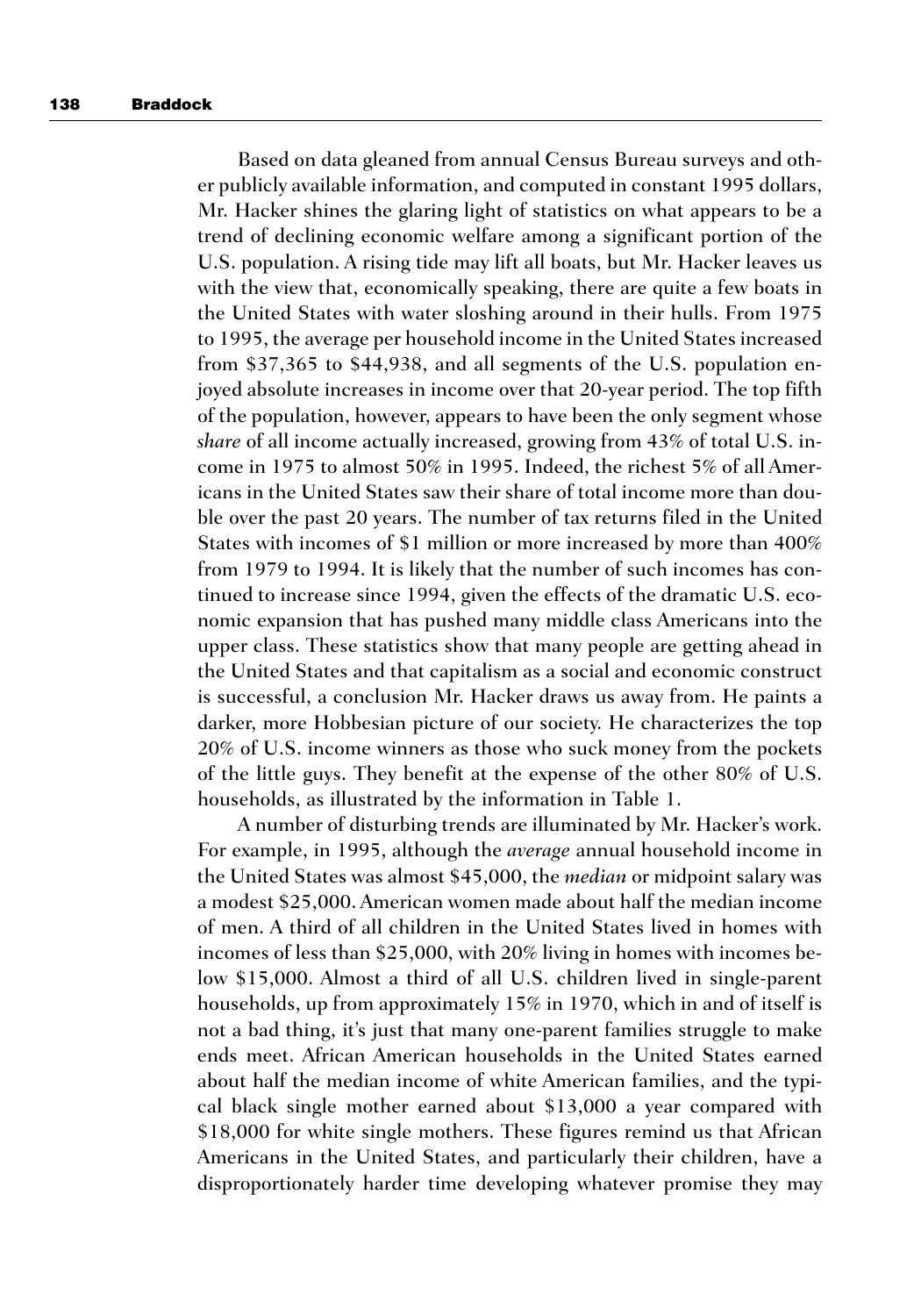| U.S. Population<br>Segment | Share of all<br>Income in 1995 | Increase from<br>1975 to 1995 | 1995 Average<br><i>Income</i> |
|----------------------------|--------------------------------|-------------------------------|-------------------------------|
|                            |                                |                               |                               |
| Top 20%                    | 48.7%                          | $+35.4%$                      | 109,411                       |
| Second 20%                 | 23.3%                          | $+13.0%$                      | \$52,429                      |
| Middle 20%                 | 15.2%                          | $+6.7%$                       | \$34,106                      |
| Fourth 20%                 | 9.1%                           | $+4.4%$                       | \$20,397                      |
| Bottom 20%                 | 3.7%                           | $+1.5%$                       | \$8,350                       |

TABLE I Allocation of Income Among U.S. Households (in 1995-value dollars)

have and that American women on average are still far from approaching economic parity with men. Further, more than ever before, unmarried adults are living with their parents or with each other, apparently postponing marriage and child rearing; the number of people living in trailers or mobile homes has more than doubled during the past 20 years (some of which may be attributable to the growth in the number of so-called "snow birds" or retired people in the United States who follow the good weather during the winter months by pulling their trailers to warmer climes); and tens of millions of relatively high-paying blue collar jobs have moved offshore, replaced by relatively low-paying, high-tech-sounding "information industry" jobs, such as mail order clerks who sit at computer screens and capture catalog merchandise orders over the telephone.

A fascinating picture developed by Mr. Hacker is that of the United States existing as three parallel nations living under a political philosophy that expounds equality while a contradictory and brutally efficient economic philosophy churns out haves and have-nots. One of the major reasons for America's economic success may be that the rules of the game are well known, enforced, and generally applied equally to maintain harmony between its seemingly competing political and economic philosophies. The author provides informative references to a number of historical tenets of American economic thinking by citing James Madison's late 1780s Federalist papers and his emphasis on property rights and a "natural truth" that disparities in human talents will produce an "unequal distribution of property." The author cites Alexander Hamilton's belief that "individuals are apt to succumb to the strong influence of habit and imitation [and] the fear of failure in untried enterprises and new attempts." In Hamilton's view, to develop the vast new continent, Americans would have to enter the market to sell their skills and services in competition with others.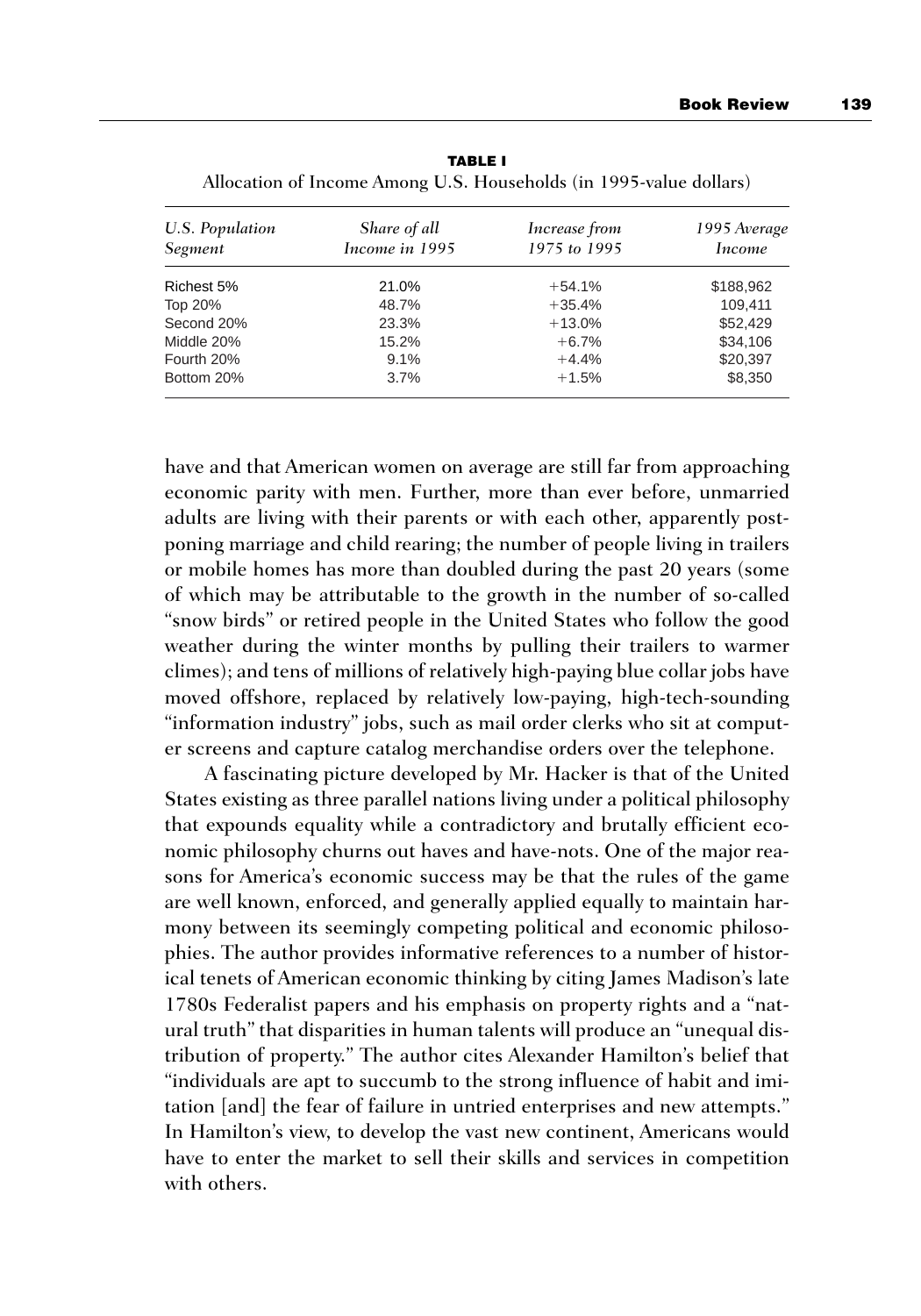One American "nation" describe by Mr. Hacker is the top 20% or so of the population comprising the "comfort class," or those with incomes averaging over \$100,000 per year. The author notes that about 80% of this category involves dual-income families. Second, there is the "middle" 60% multitude of the population earning on average between \$20,000 and \$100,000 per year. These Americans do not see themselves as anywhere near being poor. In a 1995 Roger Starch survey, the author notes that fully 70% of Americans felt they could manage to live decently on \$35,000 a year, and that with another \$15,000 they could live quite well. The author notes that even with an income below those stigmatized as being "welfare" recipients, a \$14,000 per year airline reservationist can feel the satisfaction of being self-supporting. Many people who would otherwise be categorized as "poor" (e.g., those making significantly less than \$20,000 a year) may actually be the second income earner in a dualincome family or a roommate living among unmarried adults. The bottom 20% of the economic spectrum, those making an average of about \$8,000 a year, are truly poor in our society. For 1995, the author cites the poverty threshold in the United States as \$7,763 for a single person or about \$12,278 for a single parent with two children. The author notes that many people in this category obtain supplemental financial assistance from a number of governmental sources (sources that may have diminished, given recent U.S. welfare policy changes) and often live in rural areas where costs are low and poverty is less evident, or they live in inner cities.

Throughout this book, without ever asserting concrete proposals, Mr. Hacker dances with notions of draconian income redistribution to soften the images of disparity drawn by his work. There is a consistent undercurrent of criticism of the rich (i.e., almost anyone making more than \$100,000 a year, except the president of the United States whose \$200,000 salary sets the benchmark for all other government workers), be they professional athletes, movie stars, Wall Street executives, or corporate leaders. The author repeatedly questions the value of highly paid CEOs and other recipients (including fellow academics and university deans) of performance-based stock option and annual salary compensation above \$100,000. Many shareholders (both individual and institutional) of public companies also question executive compensation and can easily vote their displeasure with management performance and compensation by selling their stock holdings in such companies. Significant and protracted stock price declines is a common cause for entire management teams to pack their bags. In his attacks on those who are "rich" (e.g., those who may be our mentors and invite imitation), the author makes no mention of the economic pain and discipline imposed on thou-